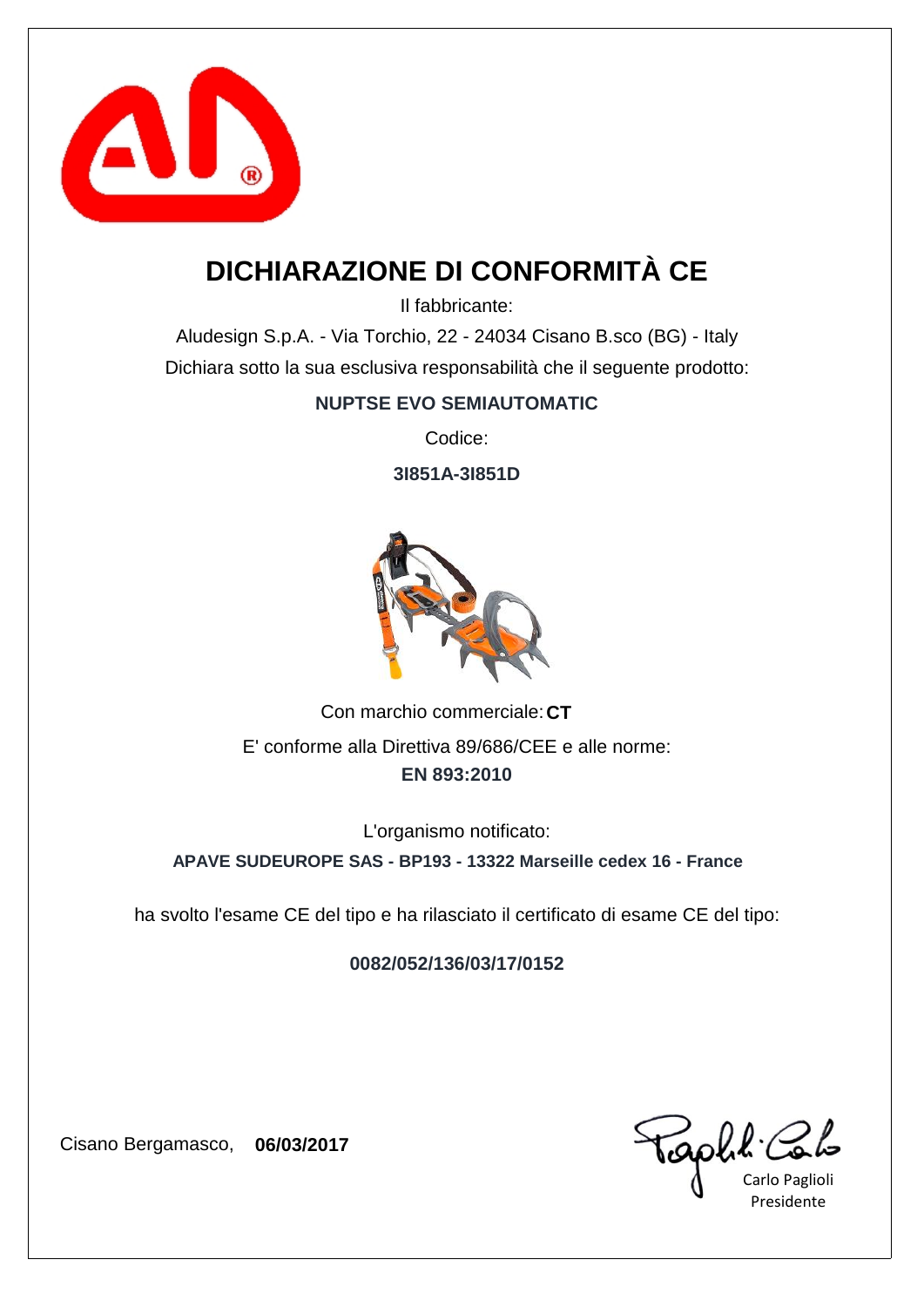

## **DÉCLARATION CE DE CONFORMITÉ**

Le fabricant :

Aludesign S.p.A. - Via Torchio, 22 - 24034 Cisano B.sco (BG) - Italy Déclare sous sa seule responsabilité que le produit suivant:

#### **NUPTSE EVO SEMIAUTOMATIC**

Référence :

**3I851A-3I851D**



Avec le marque commerciale : CT **EN 893:2010** Est conforme aux Directive 89/686/CEE et aux normes :

L'organisme notifié :

**APAVE SUDEUROPE SAS - BP193 - 13322 Marseille cedex 16 - France**

a effectué l'examen CE de type et a délivré l'attestation d'examen CE de type :

**0082/052/136/03/17/0152**

Golk'

Carlo Paglioli Président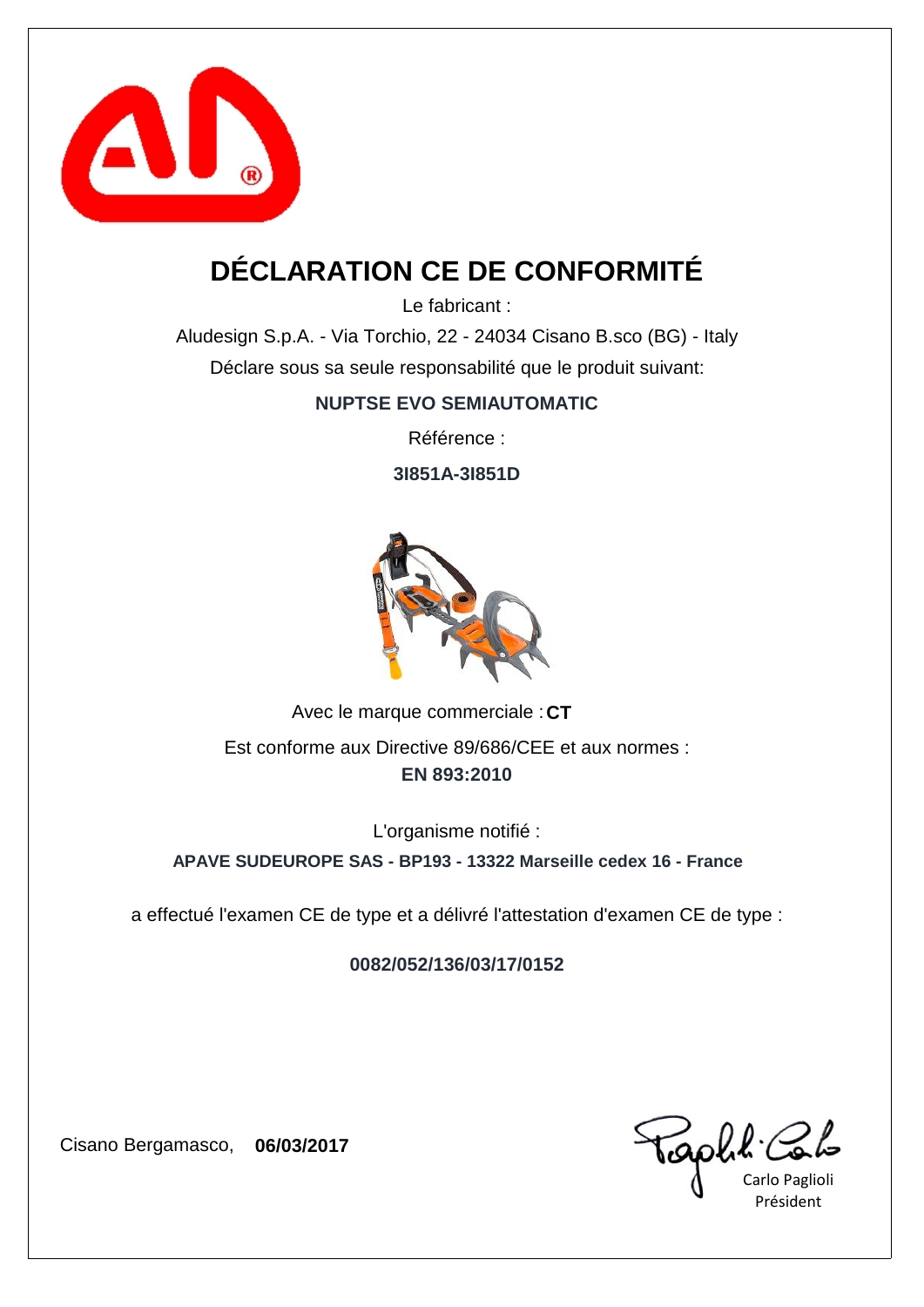

### **EC DECLARATION OF CONFORMITY**

The manufacturer:

Aludesign S.p.A. - Via Torchio, 22 - 24034 Cisano B.sco (BG) - Italy Declares under its sole responsibility that the following product:

#### **NUPTSE EVO SEMIAUTOMATIC**

Code:

**3I851A-3I851D**



With the trade mark: CT **EN 893:2010** Complies with the Directive 89/686/EEC and with the standards:

The notified body:

**APAVE SUDEUROPE SAS - BP193 - 13322 Marseille cedex 16 - France**

carried out the EC type examination and issued the EC type examination certificate:

**0082/052/136/03/17/0152**

Gobt'

Carlo Paglioli President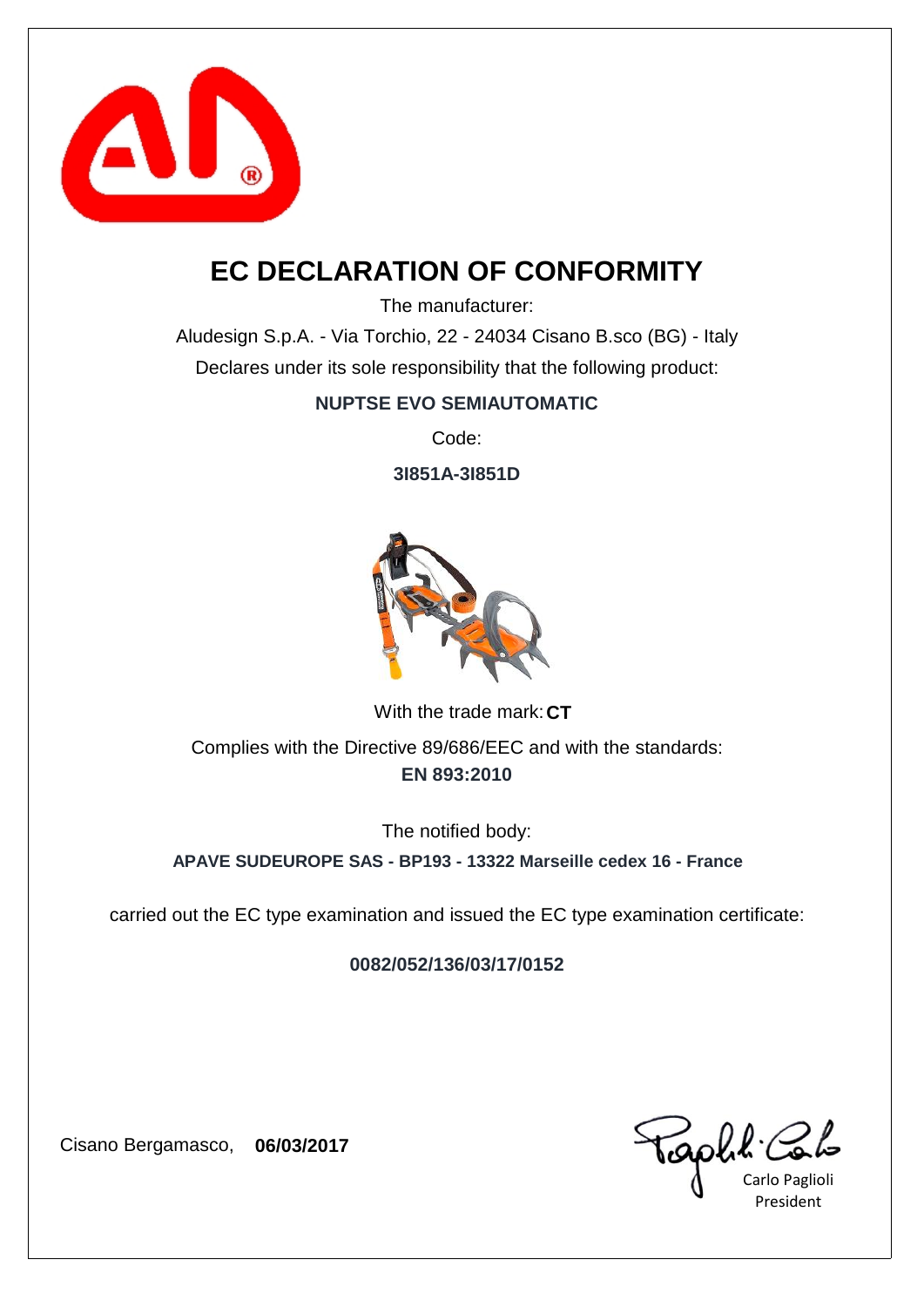

# **EG-KONFORMITÄTSERKLÄRUNG**

Der Hersteller:

Aludesign S.p.A. - Via Torchio, 22 - 24034 Cisano B.sco (BG) - Italy Erklärt in alleiniger Verantwortung, dass folgendes Produkt:

#### **NUPTSE EVO SEMIAUTOMATIC**

Referenz:

**3I851A-3I851D**



Mit der Handelsmarke: CT **EN 893:2010** entspricht der Richtlinie 89/686/EWG und den Standards:

Die benannte Stelle:

**APAVE SUDEUROPE SAS - BP193 - 13322 Marseille cedex 16 - France**

**0082/052/136/03/17/0152** hat die EG-Baumusterprüfung durchgeführt und hat die EG-Baumusterprüfbescheinigung ausgestellt:

Carlo Paglioli Präsident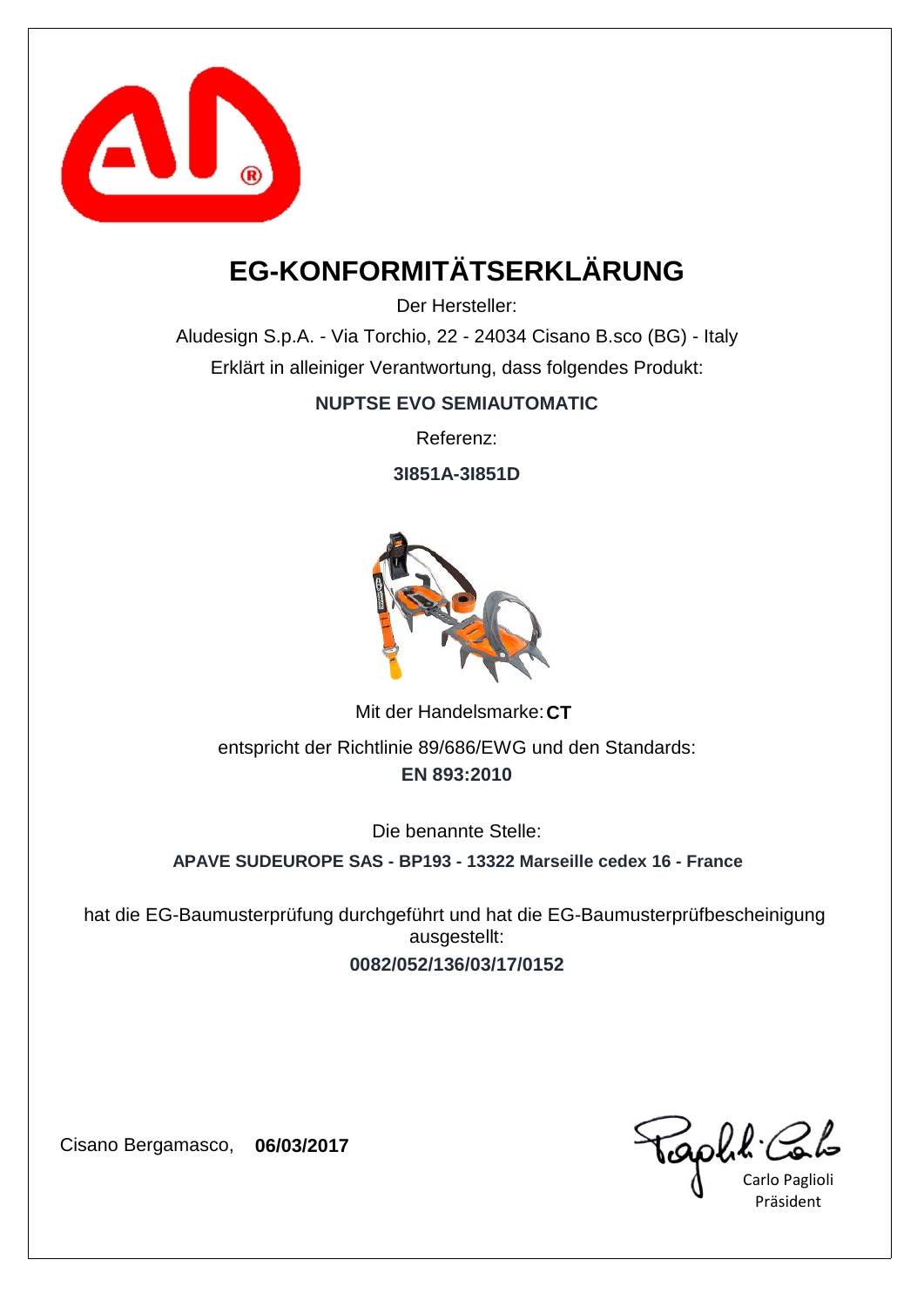

# **DECLARACIÓN DE CONFORMIDAD CE**

El fabricante:

Aludesign S.p.A. - Via Torchio, 22 - 24034 Cisano B.sco (BG) - Italy Declara bajo su exclusiva responsabilidad que el siguiente producto

#### **NUPTSE EVO SEMIAUTOMATIC**

Código:

**3I851A-3I851D**



Con marca comercial: CT **EN 893:2010** Cumple con la Directiva 89/686/CEE y las normas:

El organismo notificado:

**APAVE SUDEUROPE SAS - BP193 - 13322 Marseille cedex 16 - France**

Realizó el examen de tipo CE y emitió el certificado de examen de tipo CE:

**0082/052/136/03/17/0152**

Caph & Col=

Presidente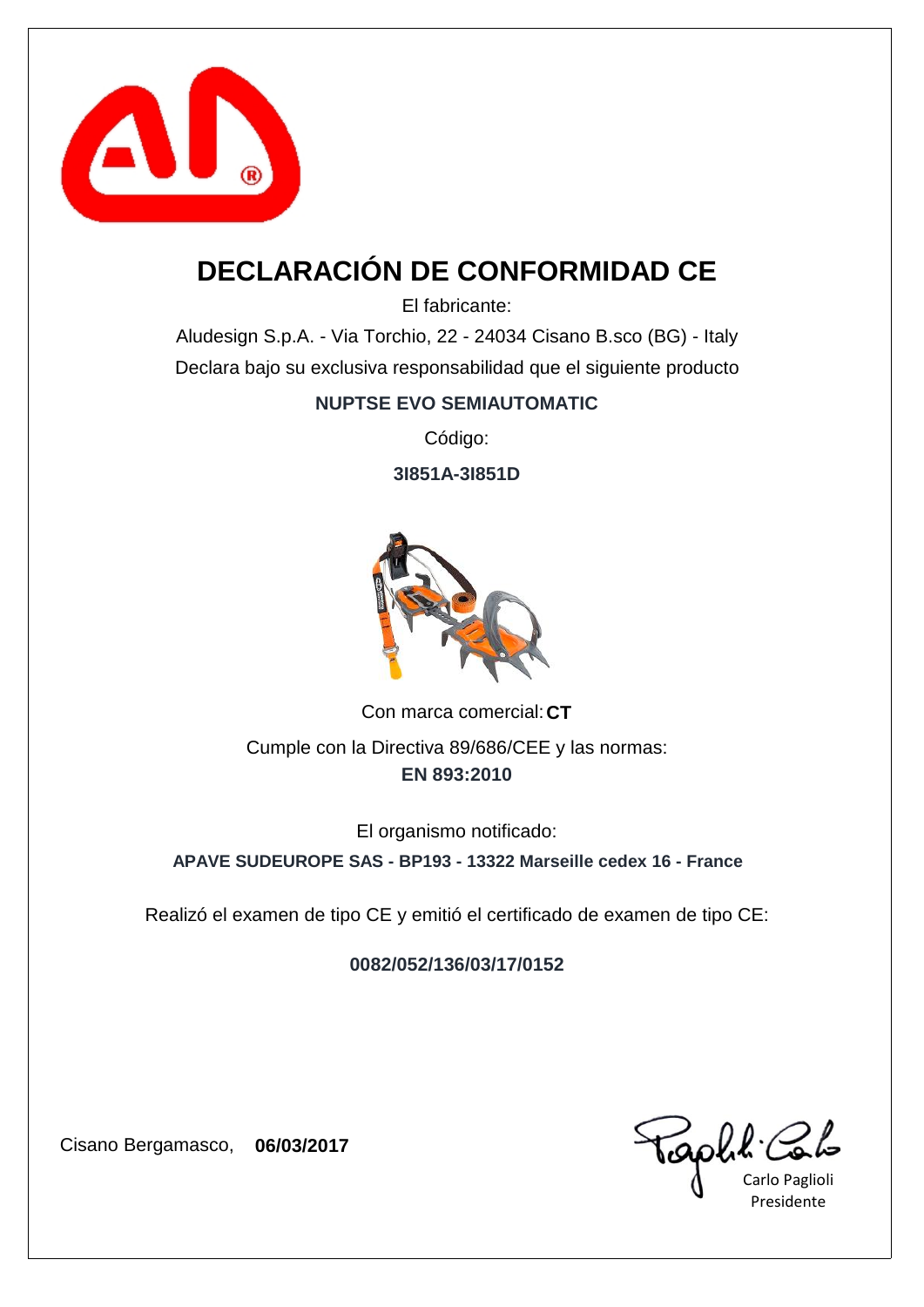

### **ЕС ДЕКЛАРАЦИЯ ЗА СЪОТВЕТСТВИЕ**

Производителят:

AludesignS.p.A.-ViaTorchio,22-24034CisanoB.sco(BG)–Italy декларира на своя изключителна отговорност, че следният продукт:

#### **NUPTSE EVO SEMIAUTOMATIC**

Код:

**3I851A-3I851D**



**CT** с търговска марка:

**EN 893:2010** съответства на изискванията на Директива 89/686 (ЕСС) и на следните стандарти:

Нотифицираният орган:

**APAVE SUDEUROPE SAS - BP193 - 13322 Marseille cedex 16 - France**

е провел ЕС изследване на типа и е издал сертификат за ЕС изследване на типа:

**0082/052/136/03/17/0152**

Capha Colo

Председател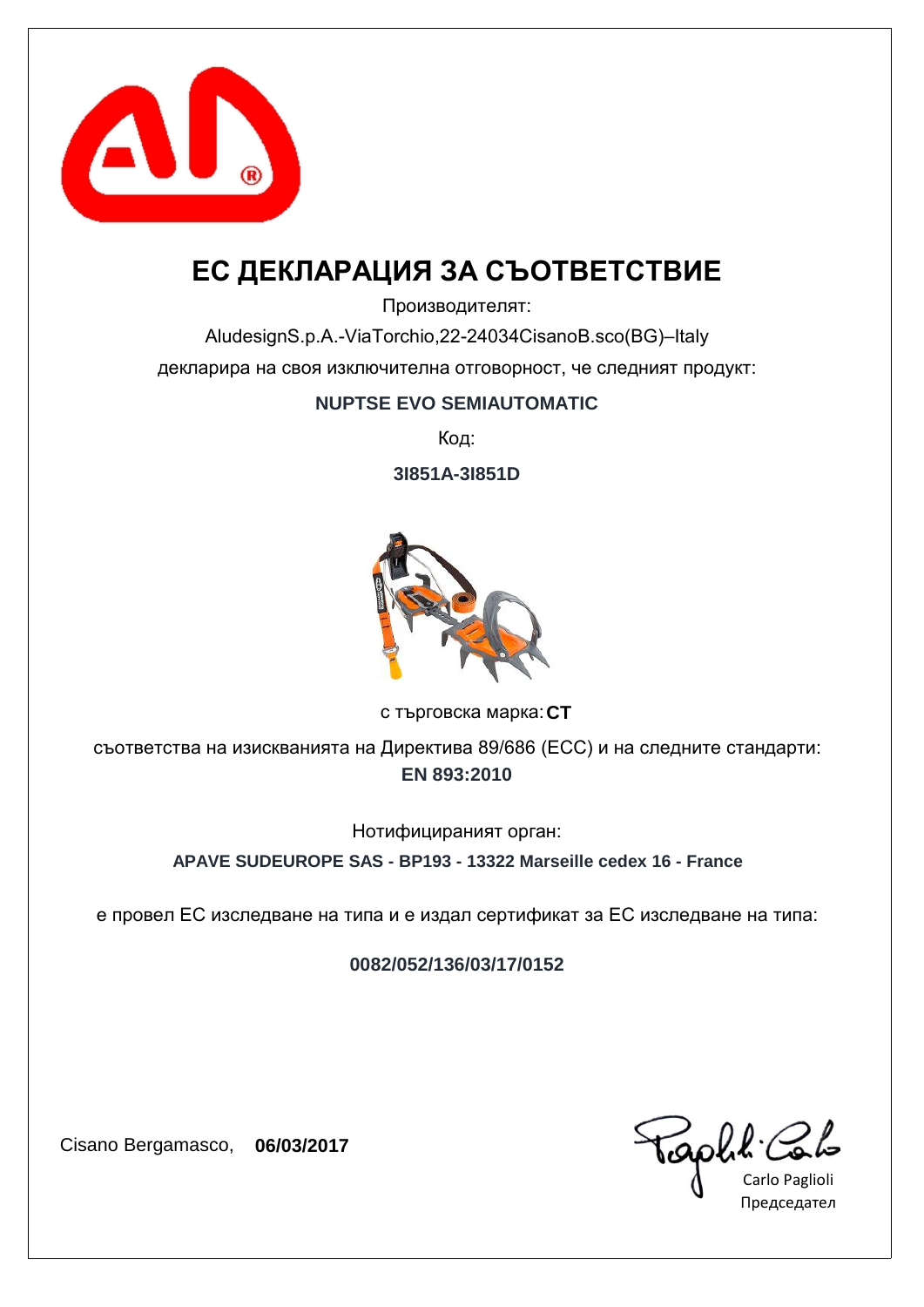

### **IZJAVA O SUKLADNOSTI CE**

Proizvođač:

Aludesign S.p.A. - ViaTorchio, 22 - 24034 CisanoB.sco(BG)- Italija izjavljuje pod punom odgovornošću da je sljedeći proizvod:

#### **NUPTSE EVO SEMIAUTOMATIC**

oznaka:

**3I851A-3I851D**



robni žig: **CT EN 893:2010** usklađen s direktivom 89/686/CEE i s normama:

Prijavljeno tijelo:

**APAVE SUDEUROPE SAS - BP193 - 13322 Marseille cedex 16 - France**

provelo je CE istraživanje tipa i izdalo potvrdu o tipnom ispitivanju CE:

**0082/052/136/03/17/0152**

Carlo Paglioli Predsjednik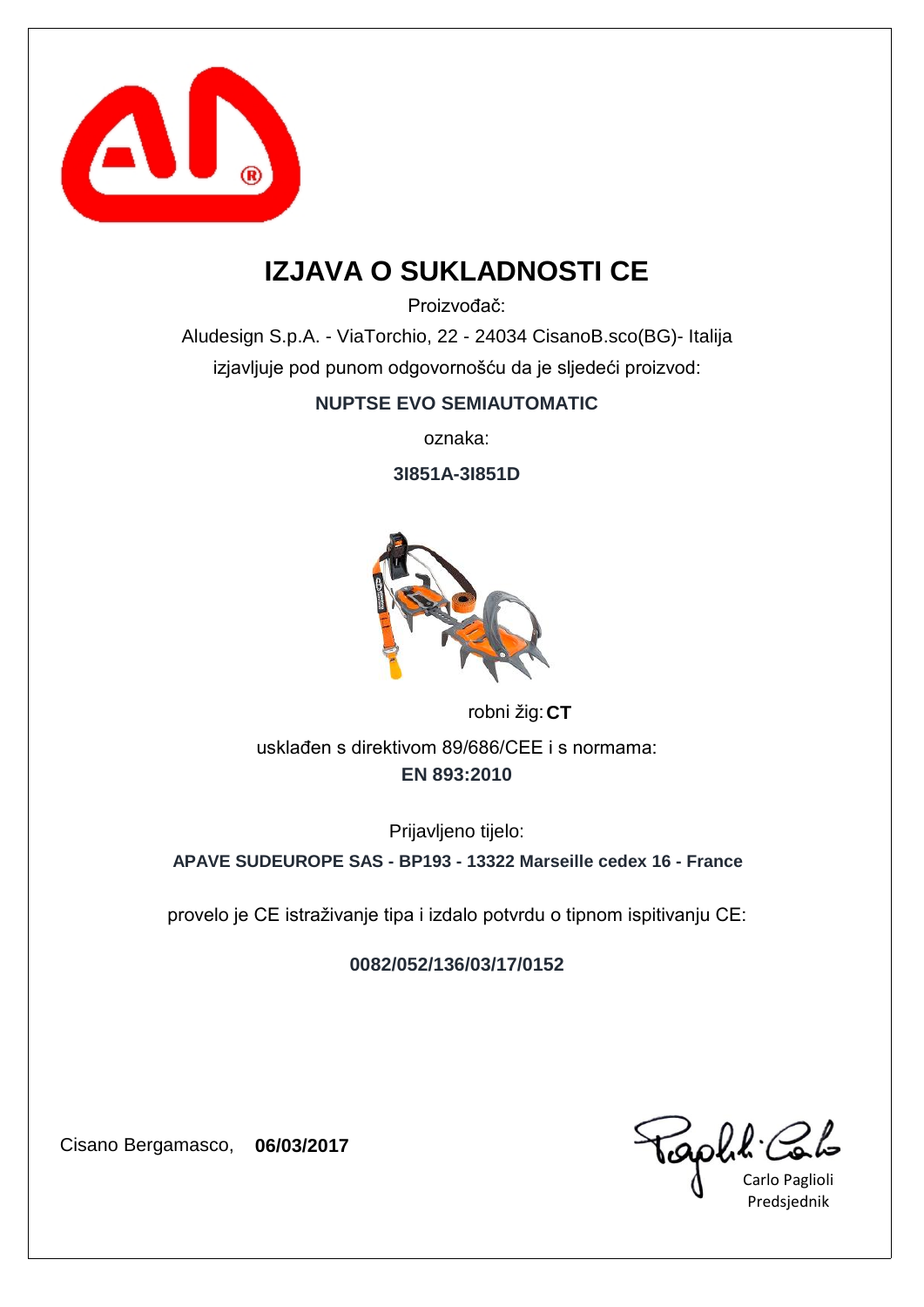

### **EF-KONFORMITETSERKLÆRING**

Fabrikanten:

Aludesign S.p.A. - Via Torchio, 22 - 24034 Cisano B.sco (BG) - Italien erklærer nedenfor eneansvar for at det følgende produkt:

**NUPTSE EVO SEMIAUTOMATIC**

Kode:

**3I851A-3I851D**



Med varemærke: CT **EN 893:2010** er i overensstemmelse med direktiv 89/686/EØS standarderne:

Det bemyndigede organ:

**APAVE SUDEUROPE SAS - BP193 - 13322 Marseille cedex 16 - France**

har udført typeafprøvningen og udstedt en EF-typeafprøvningsattest af typen:

**0082/052/136/03/17/0152**

Capha Carlo Paglioli

Adm. Direktør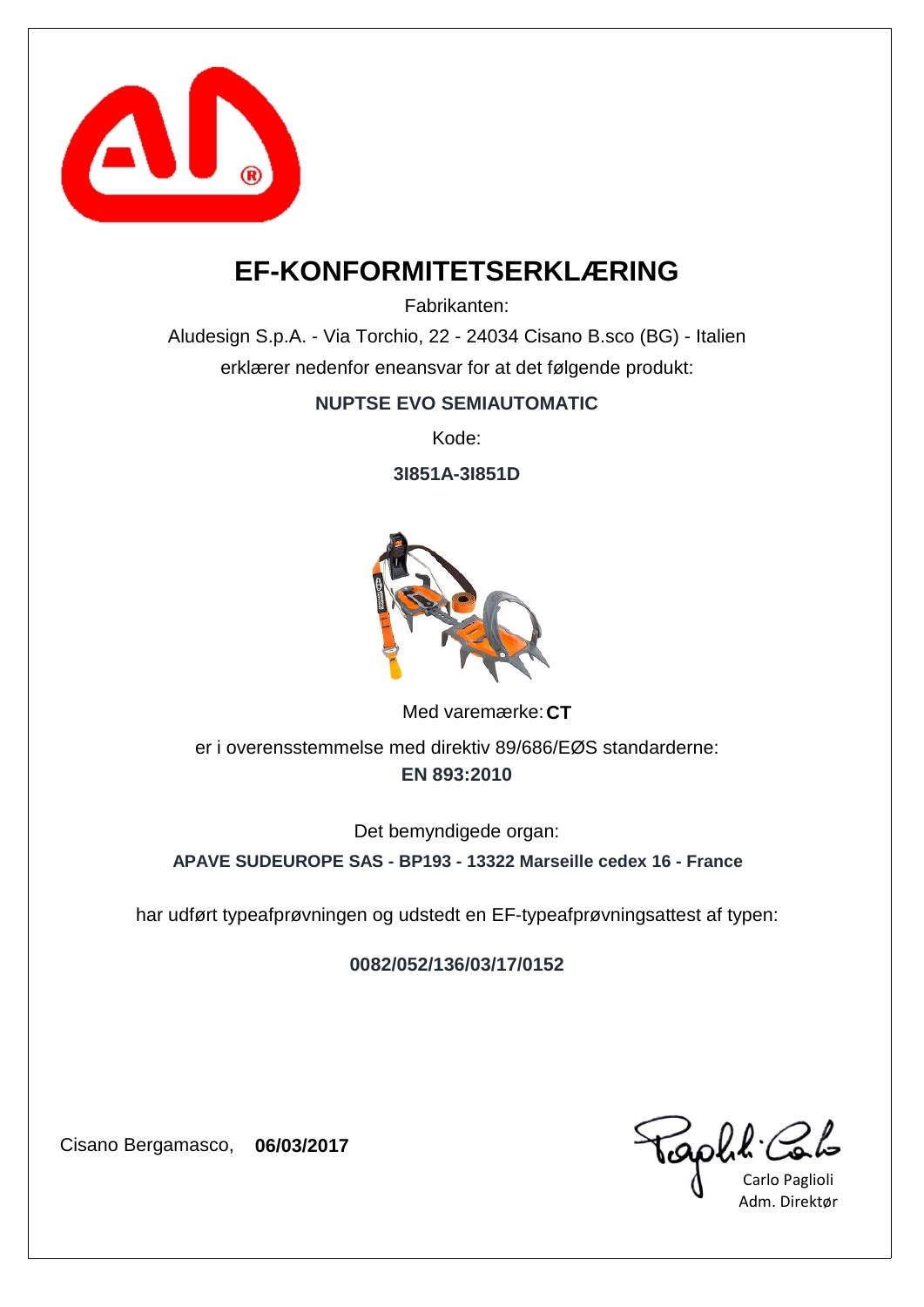

### **EY-VAATIMUSTENMUKAISUUSVAKUUTUS**

Valmistaja:

Aludesign S.p.A. - Via Torchio, 22 - 24034 Cisano B.sco (BG) – Italia Julistaa alla yksinoikeudellisella vastuullaan, että seuraava tuote:

#### **NUPTSE EVO SEMIAUTOMATIC**

Koodi:

**3I851A-3I851D**



**CT** Tavaramerkillä: **EN 893:2010** Noudattaa direktiiviä 89/686/ETY ja standardeja:

Laitos, jolle on tiedotettu:

**APAVE SUDEUROPE SAS - BP193 - 13322 Marseille cedex 16 - France**

On suorittanut EY:n kokeen tyyppiä ja on myöntänyt EY-kokeen sertifikaatin tyyppiä:

**0082/052/136/03/17/0152**

aphi C

Carlo Paglioli Puheenjohtaja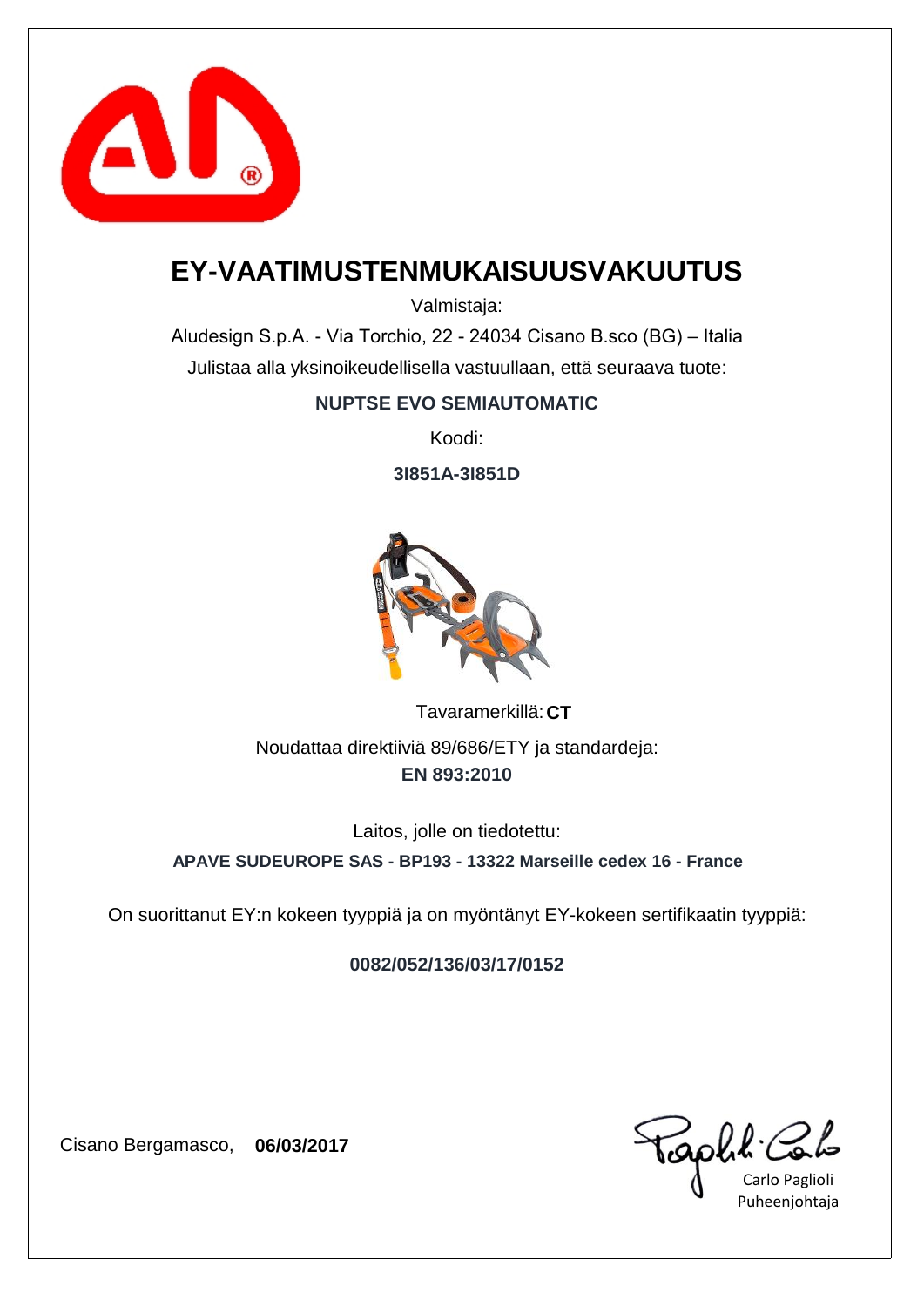

# **DEARBHÚ COMHRÉIREACHTA CE**

An monaróir:

Aludesign S.p.A. - Via Torchio, 22 - 24034 Cisano B.sco (BG) – Italy Dearbhaíonn an Iodáil faoina fhreagracht amháin gurb é an táirge seo a leanas:

#### **NUPTSE EVO SEMIAUTOMATIC**

Cód:

**3I851A-3I851D**



Le trádmharc: CT **EN 893:2010** Ag comhlíonadh na Treorach (AE) 89/686 agus na gcaighdeán:

An comhlacht dá dtugtar fógra:

**APAVE SUDEUROPE SAS - BP193 - 13322 Marseille cedex 16 - France**

a rinne cineálscrúdú CE agus a d'eisigh deimhniú CE ar chineálscrúdú:

**0082/052/136/03/17/0152**

GOWK Cou

Uachtarán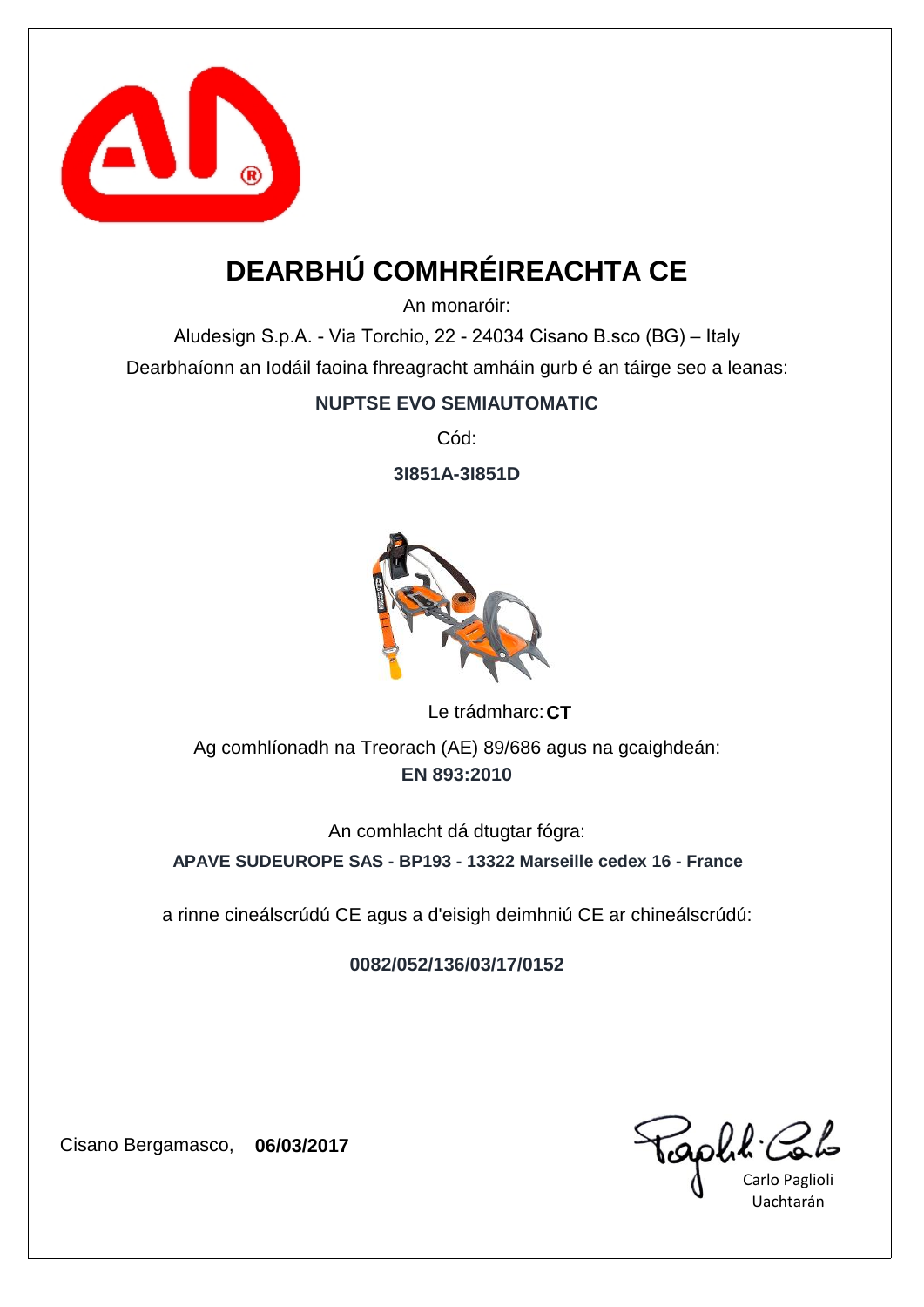

## **DIKJARAZZJONI TAL-KONFORMITÀ TAL-KE**

Il-manifattur

Aludesign S.p.A. - Via Torchio, 22 - 24034 Cisano B.sco (BG) - Italja Jiddikjara taħt ir-responsabbilta esklussiva tiegħu li l-prodott li ġej:

#### **NUPTSE EVO SEMIAUTOMATIC**

Kodići:

**3I851A-3I851D**



Bit-trademark: CT **EN 893:2010** Huwa konformi mad-Direttiva 89/686/KEE u mar-regoli:

Il-kumpanija notifikata:

**APAVE SUDEUROPE SAS - BP193 - 13322 Marseille cedex 16 - France**

għamlet l-eżami tat-tip tal-KE u ħarġet iċ-ċertifikat tal-eżami tat-tip tal-KE:

**0082/052/136/03/17/0152**

capha.

Carlo Paglioli President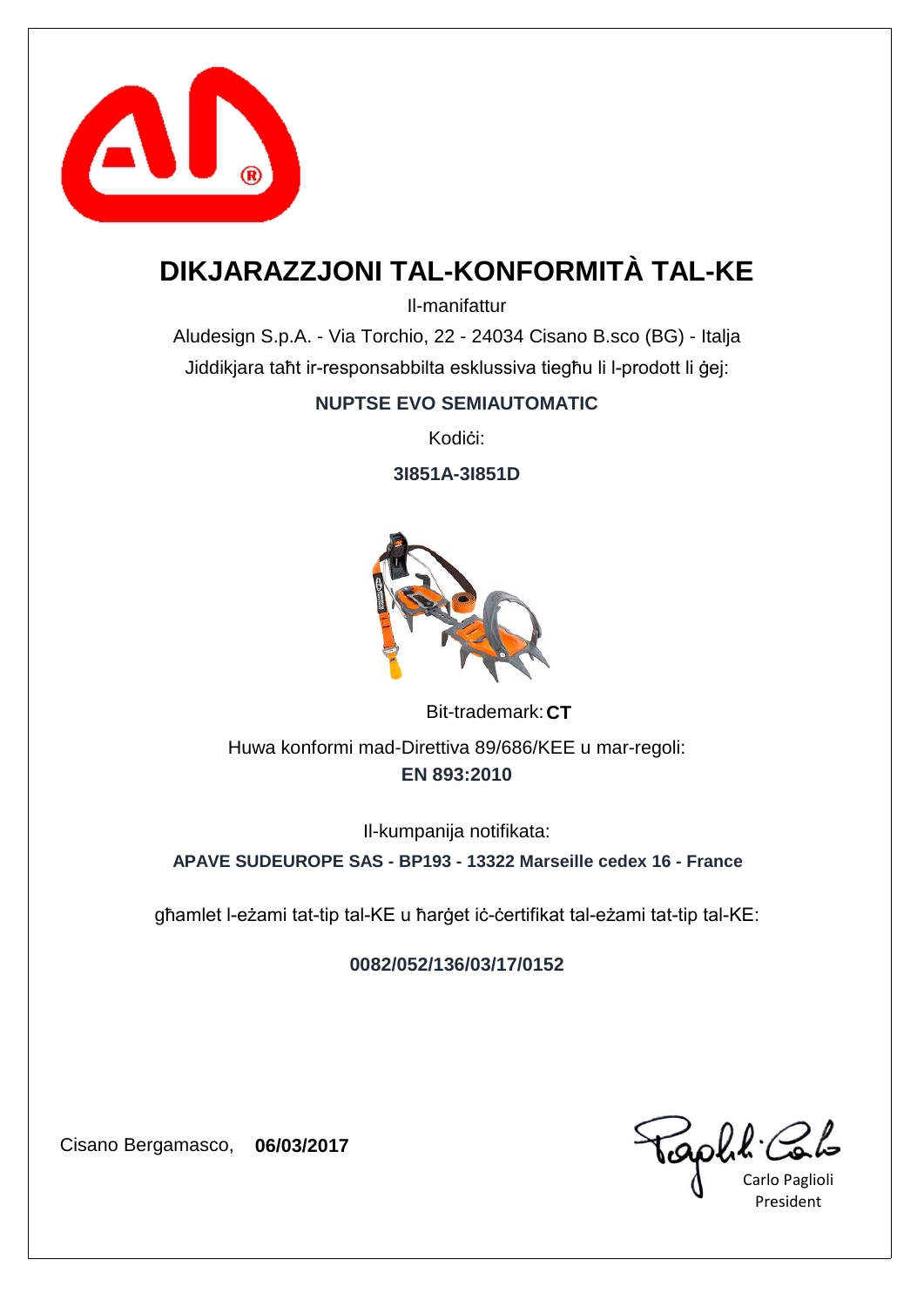

### **ΔΗΛΩΣΗ ΣΥΜΜΟΡΦΩΣΗΣ ΕΚ**

Ο κατασκευαστής:

Aludesign S.p.A. - Via Torchio, 22 - 24034 Cisano B.sco (BG) - Ιταλία Δηλώνει με δική του ευθύνη ότι το προϊόν

#### **NUPTSE EVO SEMIAUTOMATIC**

Κωδικός:

**3I851A-3I851D**



**CT** Με εμπορικό σήμα: **EN 893:2010** Συμμορφώνεται με την οδηγία 89/686/ΕΟΚ και τα πρότυπα:

**APAVE SUDEUROPE SAS - BP193 - 13322 Marseille cedex 16 - France** Ο κοινοποιημένος οργανισμός:

διενήργησε την εξέταση τύπου ΕΚ και εξέδωσε τη βεβαίωση εξέτασης ΕΚ του τύπου:

**0082/052/136/03/17/0152**

Carlo Paglioli Πρόεδρος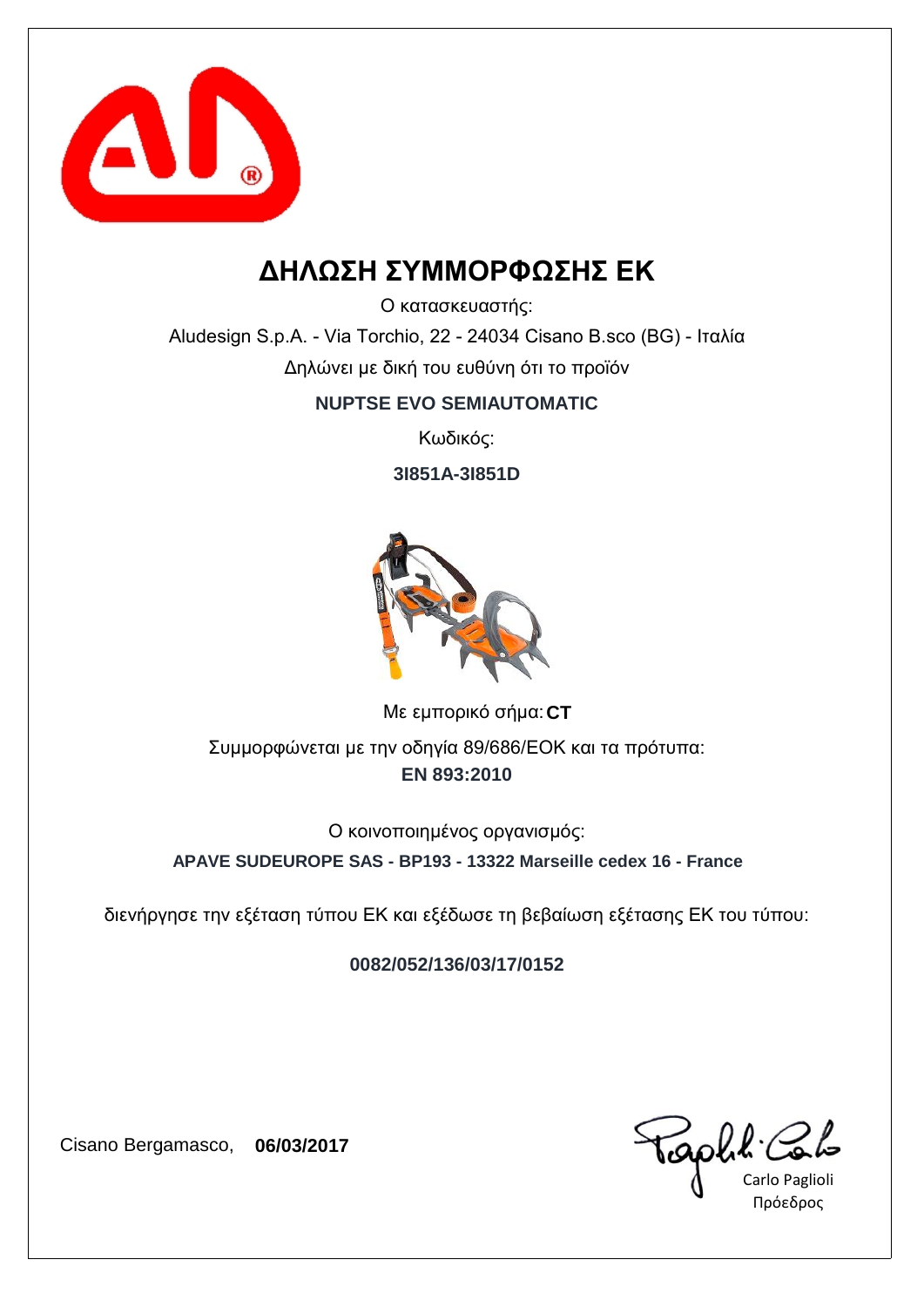

## **DEKLARACJA ZGODNOŚCI WE**

Producent:

Aludesign S.p.A. - Via Torchio, 22 - 24034 Cisano B.sco (BG) - Italy oświadcza na swoją wyłączną odpowiedzialność, że poniższy produkt:

#### **NUPTSE EVO SEMIAUTOMATIC**

Kod:

**3I851A-3I851D**



Znak towarowy: CT **EN 893:2010** Jest zgodny z Dyrektywą 89/686 / EWGi normami:

Jednostka notyfikowana

**APAVE SUDEUROPE SAS - BP193 - 13322 Marseille cedex 16 - France**

przeprowadziła badanie typu WE i wydała certyfikat badania WE typu:

**0082/052/136/03/17/0152**

Carlo Paglioli Prezes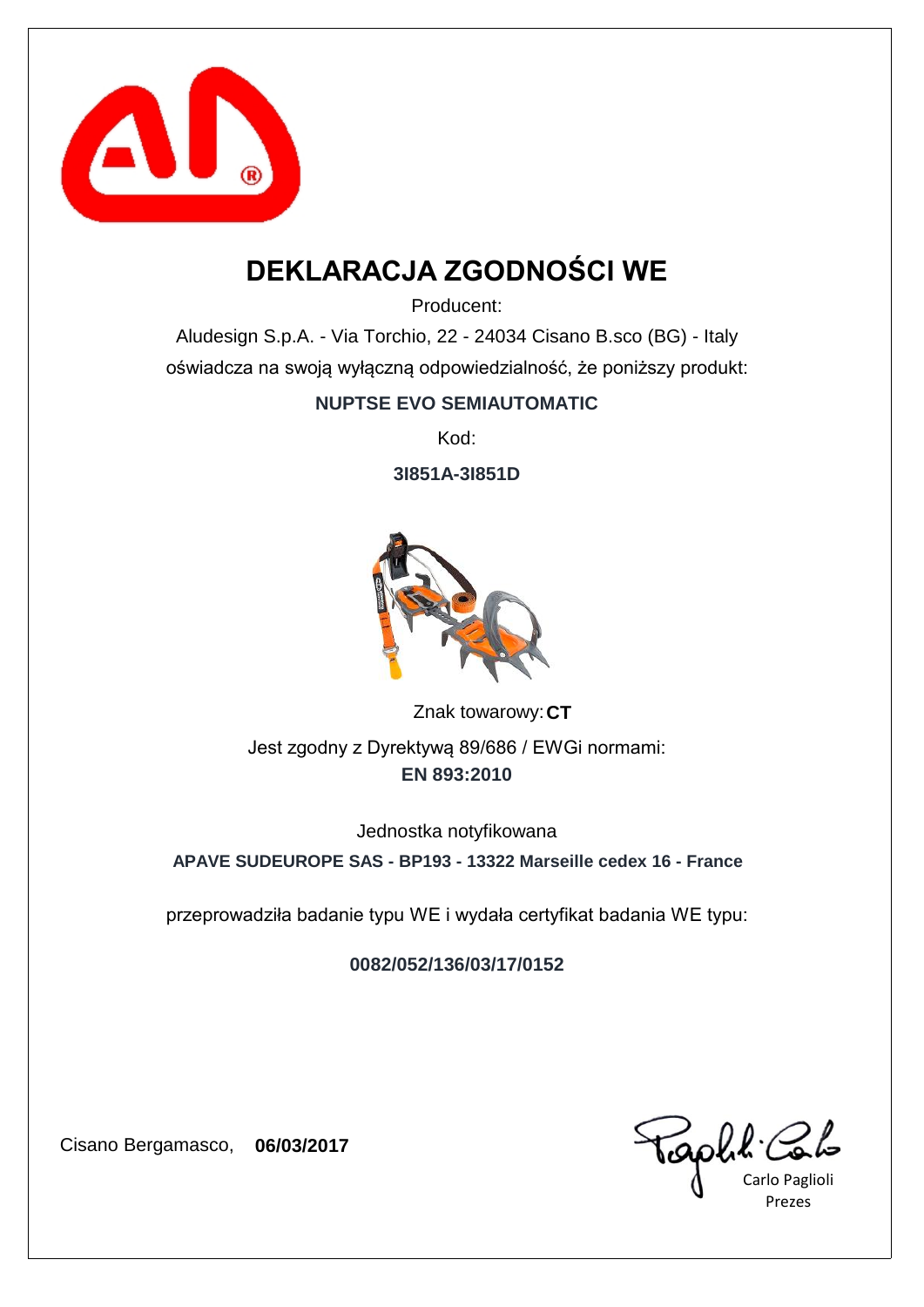

### **DECLARAȚIE DE CONFORMITATE CE**

Producătorul:

Aludesign S.p.A. - Via Torchio, 22 - 24034 Cisano B.sco (BG) - Italia Declară pe propria răspundere că produsul următor:

#### **NUPTSE EVO SEMIAUTOMATIC**

Cod:

**3I851A-3I851D**



Cu marca comercială: CT **EN 893:2010** Este conform Direttivei 89/686/CEE și standardelor:

Organismul notificat:

**APAVE SUDEUROPE SAS - BP193 - 13322 Marseille cedex 16 - France**

a efectuat examinarea CE de tip și a eliberat certificatul de examinare CE de tip:

**0082/052/136/03/17/0152**

Caph & Colo

Președinte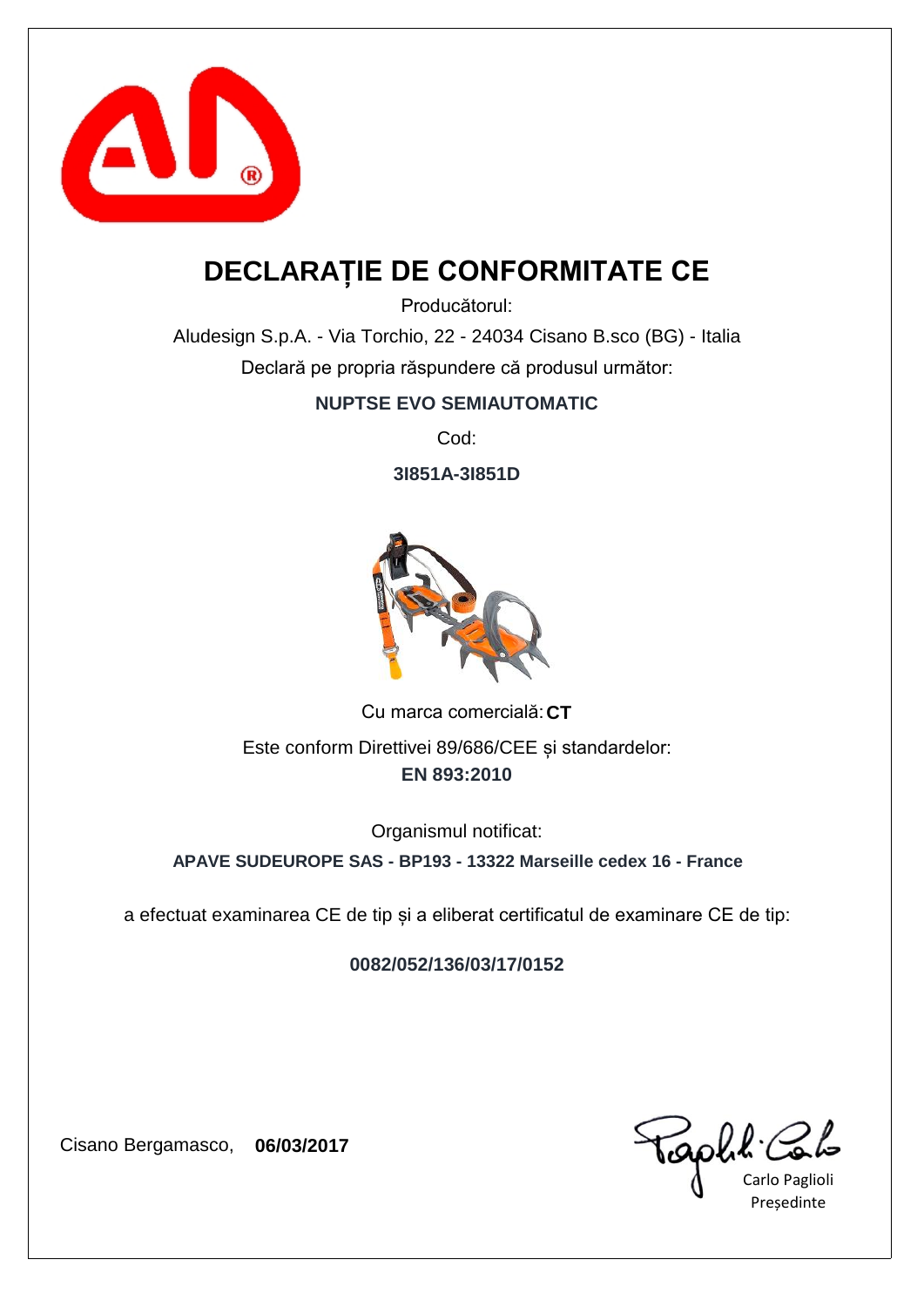

### **IZJAVA O SKLADNOSTI ES**

Proizvajalec:

Aludesign S.p.A. - Via Torchio, 22 - 24034 Cisano B.sco (BG) - Italija Pri polni odgovornosti izjavlja, da je naslednji izdelek:

#### **NUPTSE EVO SEMIAUTOMATIC**

koda:

**3I851A-3I851D**



Blagovna znamka: CT **EN 893:2010** skladen z Direktivo (EGS) 89/686/EGS in s standardi:

Priglašeni organ:

**APAVE SUDEUROPE SAS - BP193 - 13322 Marseille cedex 16 - France**

je opravil ES pregled tipa in je izdal certifikat o ES-pregledu tipa:

**0082/052/136/03/17/0152**

GOULL Colo

Predsednik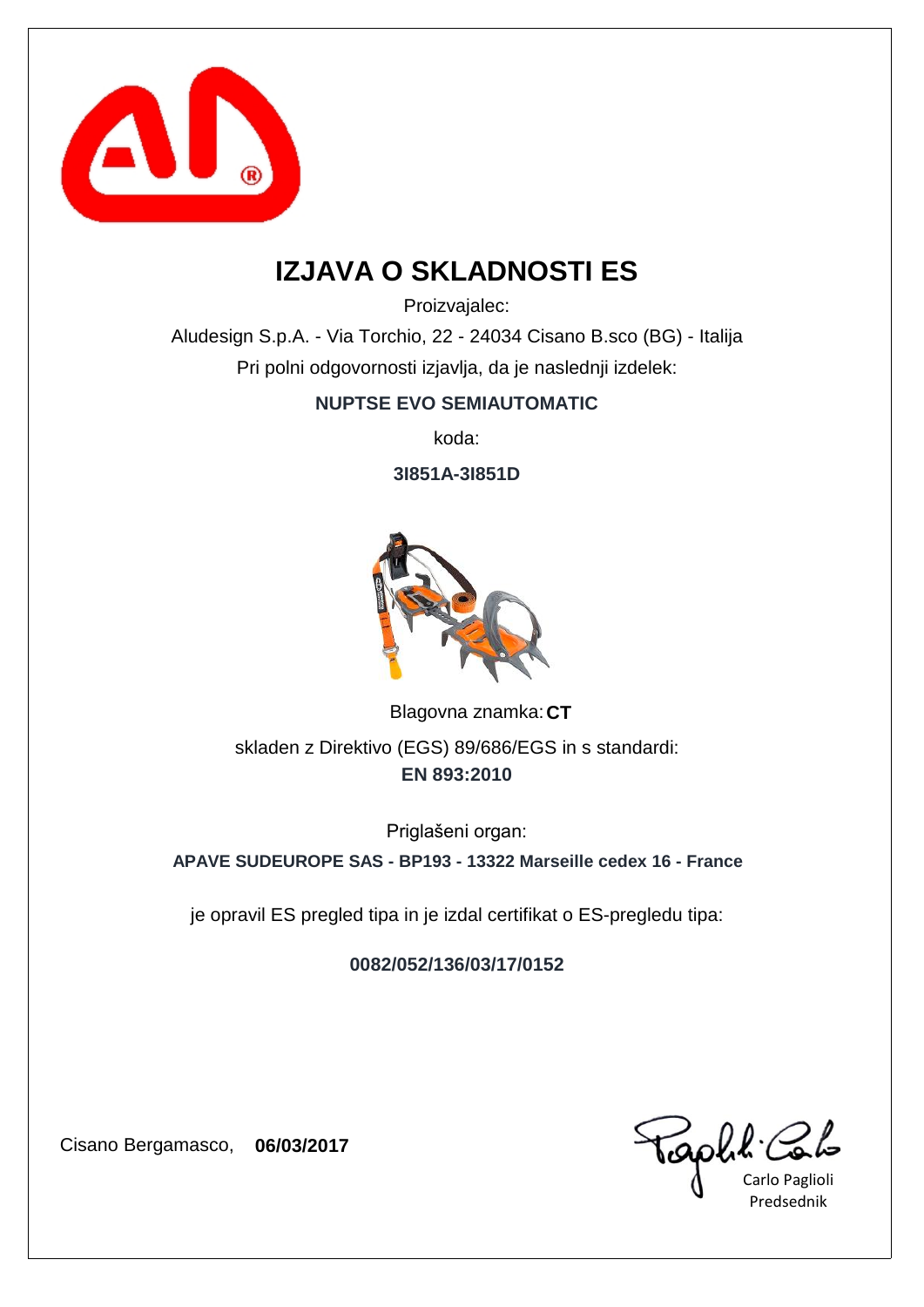

# **EG-FÖRSÄKRAN OM ÖVERENSSTÄMMELSE**

Tillverkaren:

Aludesign S.p.A. - Via Torchio, 22 - 24034 Cisano B.sco (BG) - Italien Förklarar på eget ansvar att följande produkt

#### **NUPTSE EVO SEMIAUTOMATIC**

Kod:

**3I851A-3I851D**



Med varumärket: CT **EN 893:2010** Överensstämmer med direktivet 89/686/EEG och standarderna:

Det anmälda organet:

**APAVE SUDEUROPE SAS - BP193 - 13322 Marseille cedex 16 - France**

utförde EG-typkontrollen och utfärdade EG-typkontrollintyget:

**0082/052/136/03/17/0152**

Carlo Paglioli VD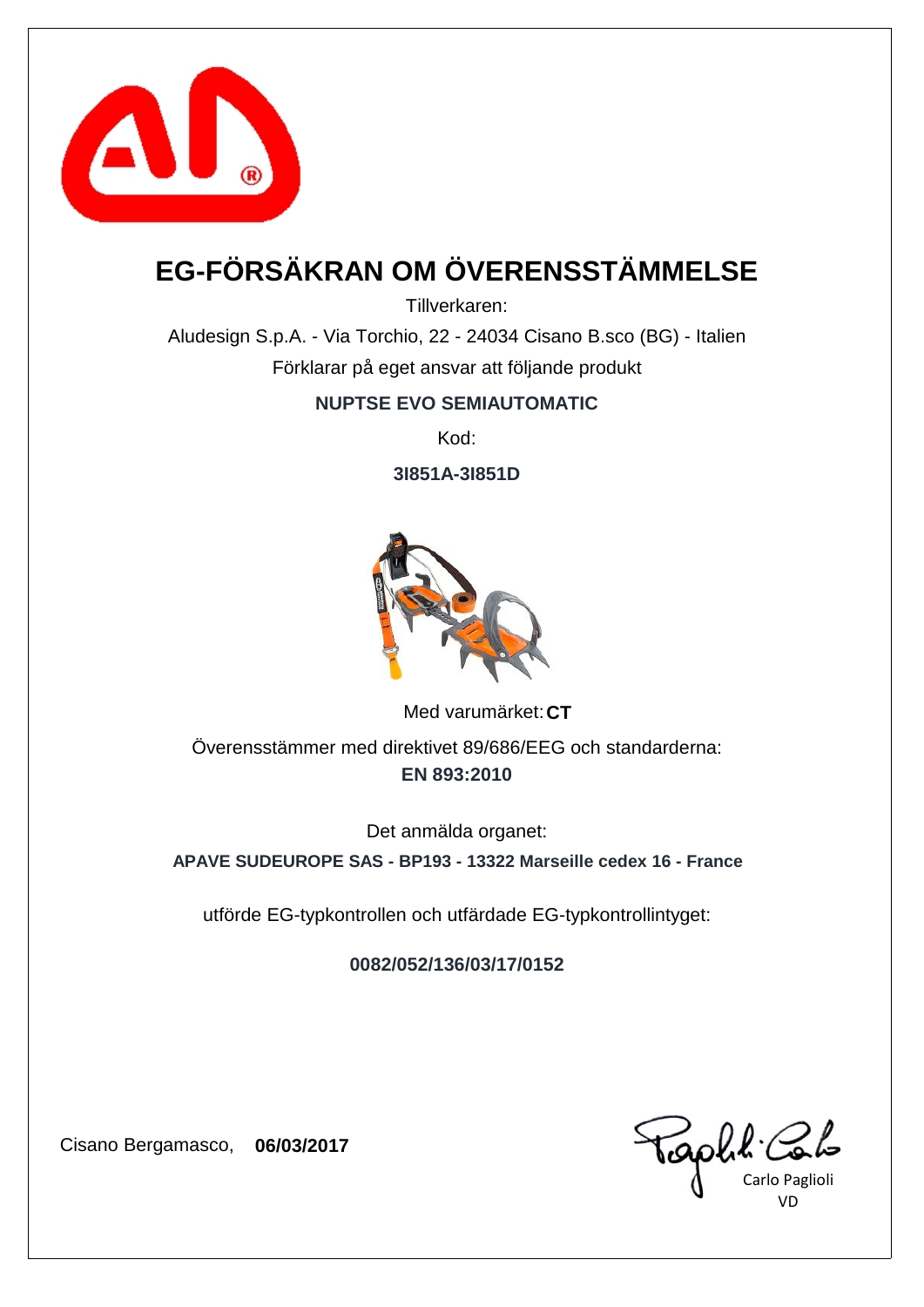

# **ES PROHLÁŠENÍ O SHODĚ**

Výrobce:

Aludesign S.p.A. - Via Torchio, 22 - 24034 Cisano B.sco (BG) - Itálie prohlašuje na svou vlastní odpovědnost, že následující výrobek:

**NUPTSE EVO SEMIAUTOMATIC**

Kód:

**3I851A-3I851D**



pod obchodní značkou: CT

**EN 893:2010** je ve shodě se směrnicí 89/686/EHS a s normami:

Notifikovaný orgán:

**APAVE SUDEUROPE SAS - BP193 - 13322 Marseille cedex 16 - France**

provedl typovou zkoušku ES a vydal osvědčení o typové zkoušce ES:

**0082/052/136/03/17/0152**

Teaph! Colo

ředitel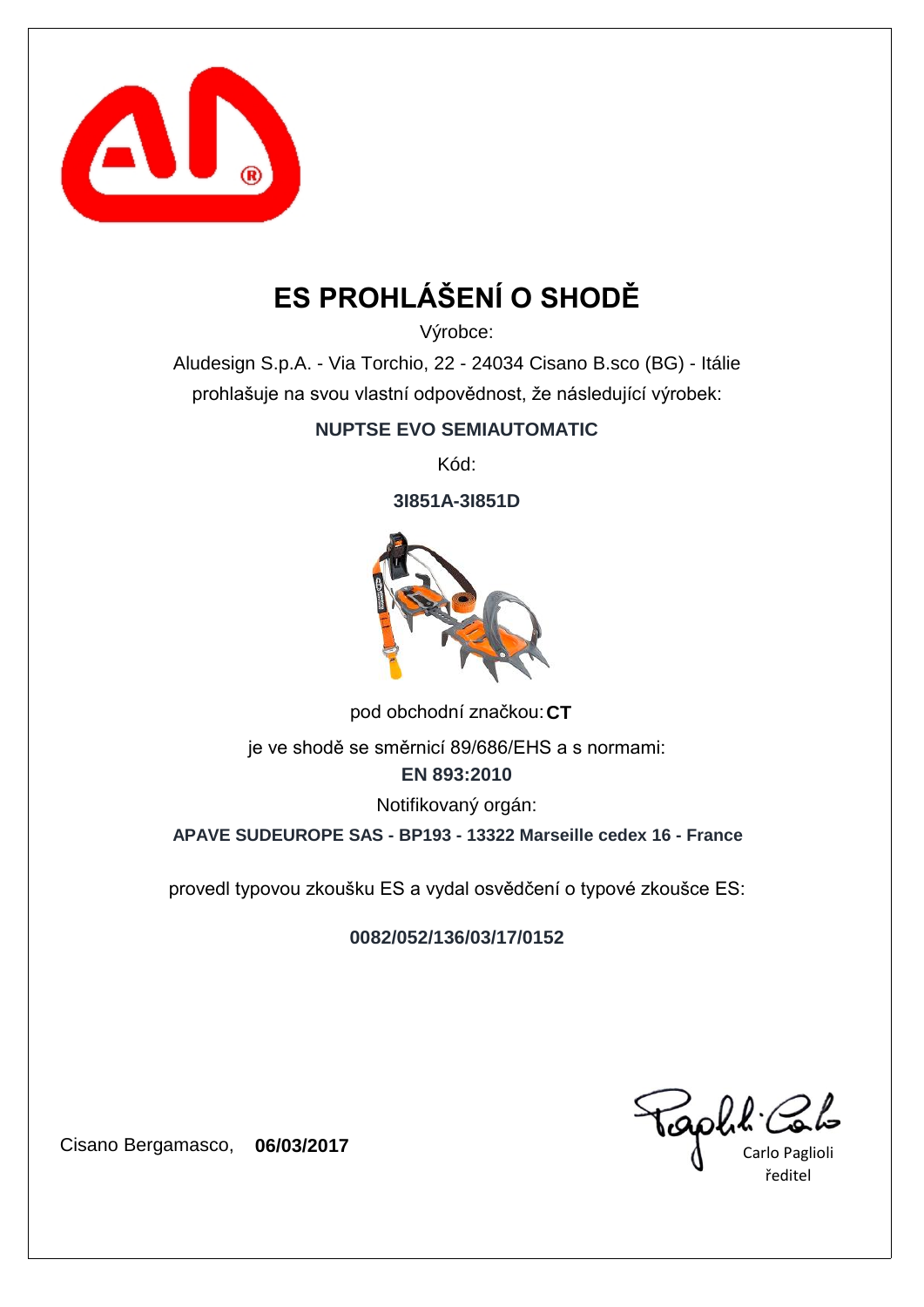

### **CE-CONFORMITEITSVERKLARING**

De fabrikant:

Aludesign S.p.A. - Via Torchio, 22 - 24034 Cisano B.sco (BG) - Italy Verklaart onder eigen verantwoordelijkheid dat het volgende product:

#### **NUPTSE EVO SEMIAUTOMATIC**

Code:

**3I851A-3I851D**



Met handelsmerk: CT **EN 893:2010** Conform de Richtlijn 89/686/EEG en de normen is:

De aangemelde instantie:

**APAVE SUDEUROPE SAS - BP193 - 13322 Marseille cedex 16 - France**

**0082/052/136/03/17/0152** heeft het CE-typeonderzoek uitgevoerd en heeft het certificaat van het CE-typeonderzoek afgegeven:

Golk'

Carlo Paglioli Voorzitter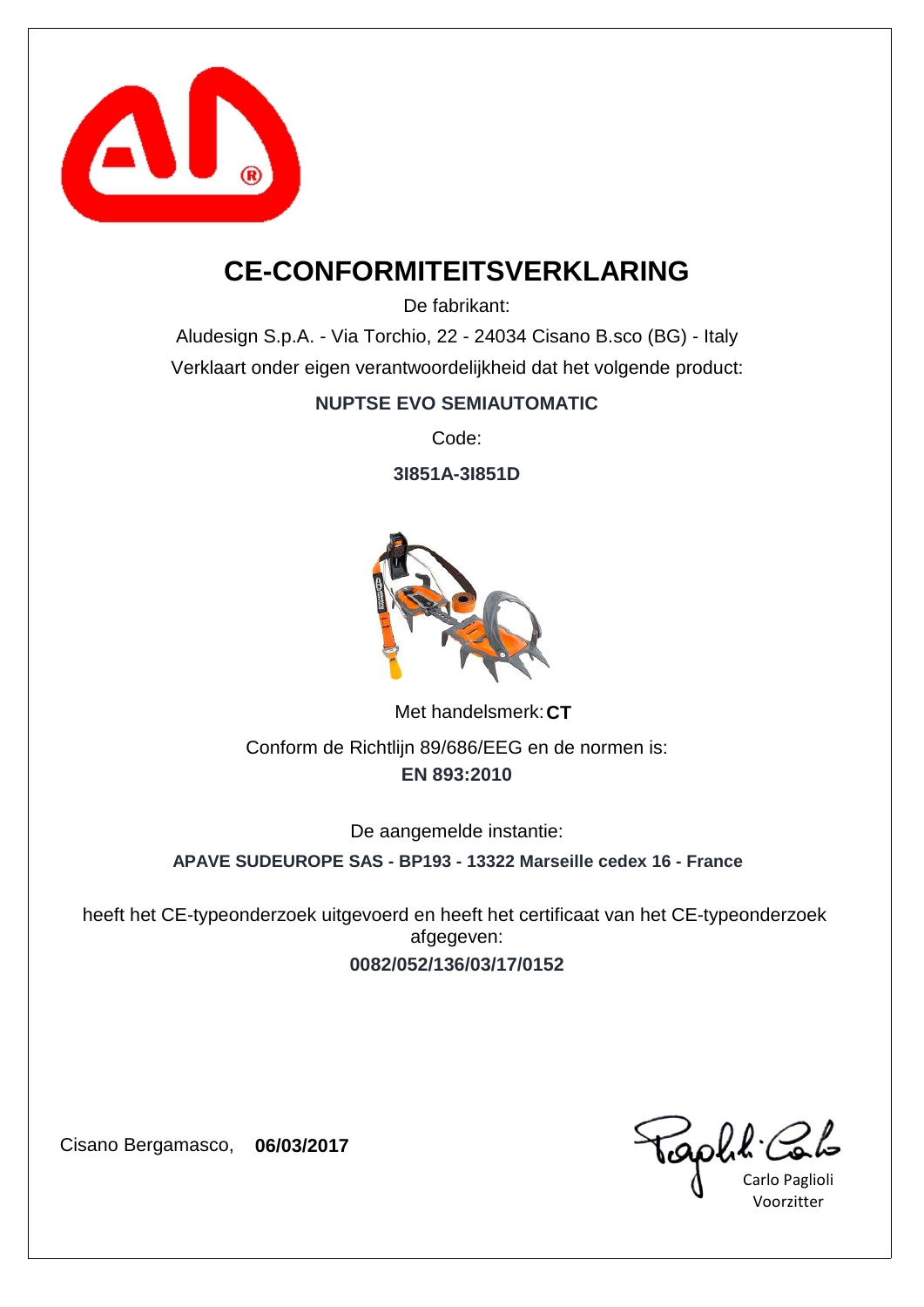

## **DECLARA ÇÃO DE CONFORMIDADE CE**

O fabricante:

Aludesign S.p.A. - Via Torchio, 22 - 24034 Cisano B.sco (BG) - Itália Declara sob a sua exclusiva responsabilidade que o seguinte produto:

#### **NUPTSE EVO SEMIAUTOMATIC**

Código:

**3I851A-3I851D**



Com marca comercial: CT

**EN 893:2010** Está em conformidade com a Diretiva 89/686/CEE e com as normas:

O órgão notificado:

**APAVE SUDEUROPE SAS - BP193 - 13322 Marseille cedex 16 - France**

realizou o teste CE do tipo e publicou o certificado de teste CE do tipo:

**0082/052/136/03/17/0152**

Caph & Colo

Presidente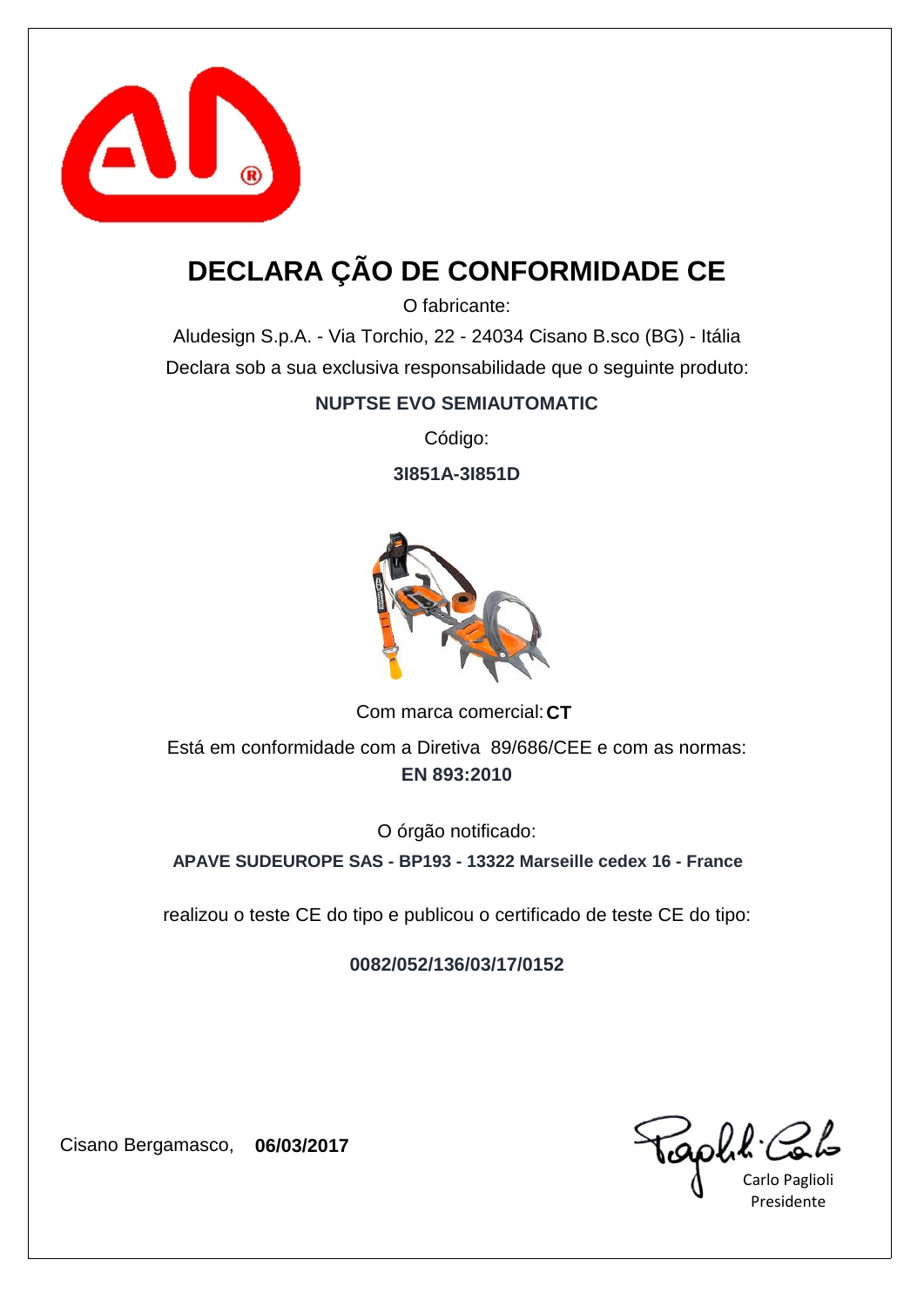

# **ES VYHLÁSENIE O ZHODE**

Výrobca:

Aludesign S.p.A. - Via Torchio, 22 - 24034 Cisano B.sco (BG) - Taliansko Prehlasuje sa na vlastnú zodpovednosť , že uvedený výrobok

**NUPTSE EVO SEMIAUTOMATIC**

Kód:

**3I851A-3I851D**



S obchodnou značkou: CT **EN 893:2010** Je v súlade so Smernicou 89/686/EHS a normami:

Notifikačný orgán:

**APAVE SUDEUROPE SAS - BP193 - 13322 Marseille cedex 16 - France**

vykonal typovú skúšku ES a vydal osvedčenie o typovej skúške ES:

**0082/052/136/03/17/0152**

Carlo Paglioli Konateľ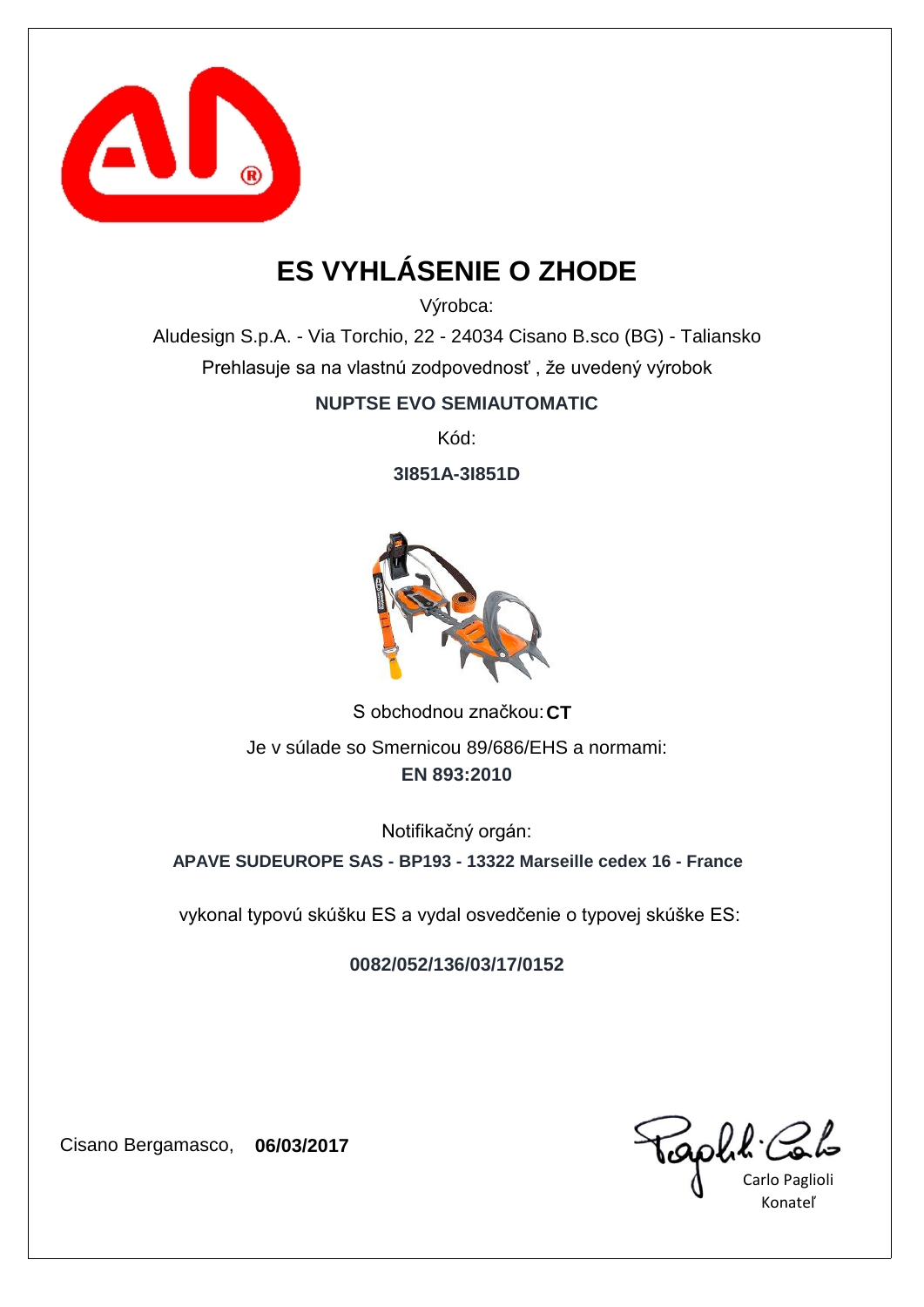

# **EK ATBILSTĪBAS EKLARĀCIJA**

Ražotājs:

Aludesign S.p.A. - Via Torchio, 22 - 24034 Cisano B.sco (BG) Itālija Vienbalsīgi deklarē, ka šis produkts:

**NUPTSE EVO SEMIAUTOMATIC**

Kods:

**3I851A-3I851D**



Ar preču zīmi: CT **EN 893:2010** Tas atbilst Direktīvai 89/686/EEK un standartiem:

Paziņojošā iestāde:

**APAVE SUDEUROPE SAS - BP193 - 13322 Marseille cedex 16 - France**

veica EK tipa pārbaudi un izsniedza EK tipa pārbaudes sertifikātu:

**0082/052/136/03/17/0152**

GOULK Colo

Prezidents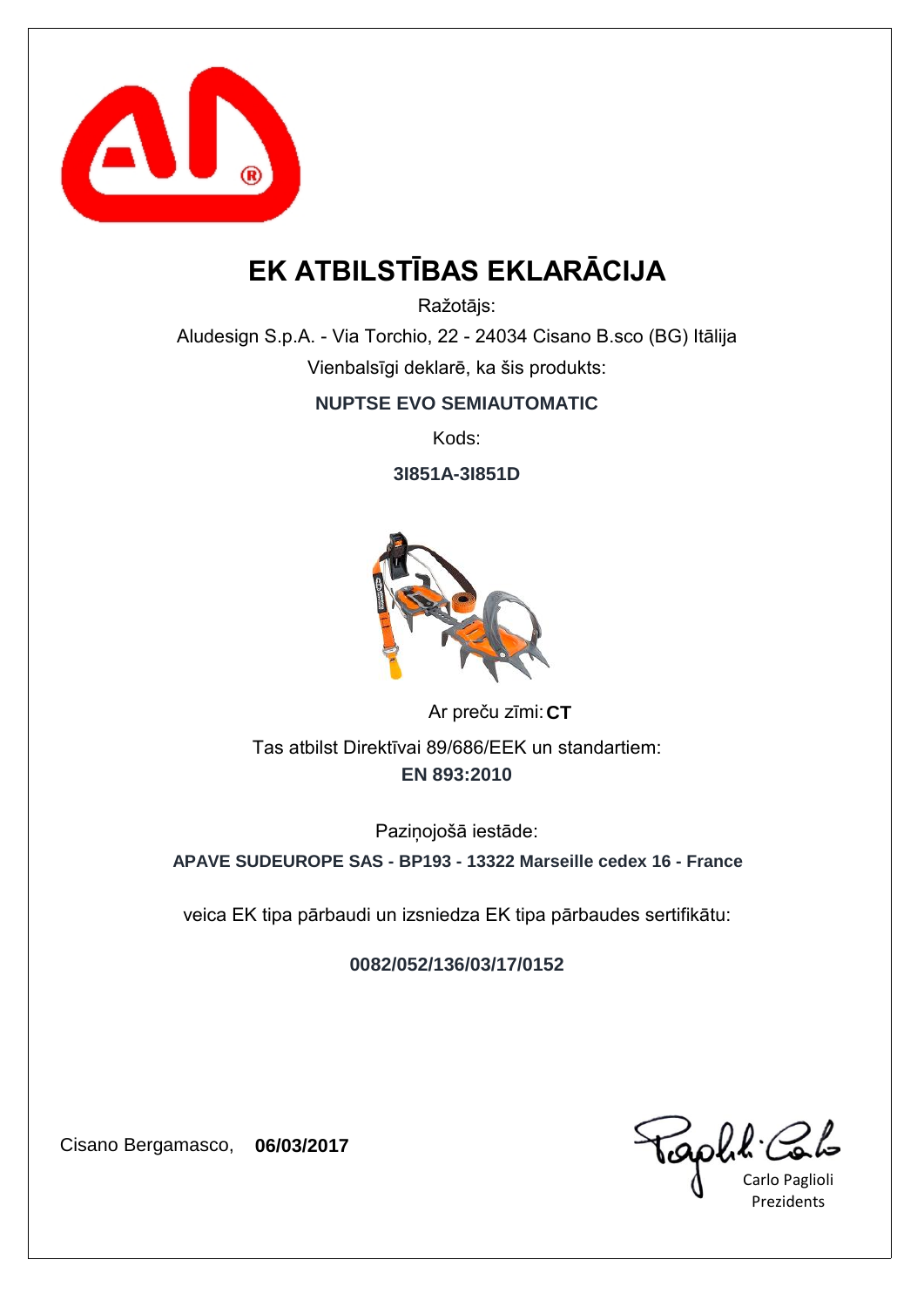

# **EK MEGFELELŐSÉGI NYILATKOZAT**

A gyártó:

Aludesign S.p.A. - Via Torchio, 22 - 24034 Cisano B.sco (BG) - Olaszország kizárólagos felelősségére kijelenti, hogy a következő termék:

#### **NUPTSE EVO SEMIAUTOMATIC**

kód:

**3I851A-3I851D**



amelynek védjegye: CT **EN 893:2010** megfelel a 89/686/EGK irányelvnek és az alábbi szabványoknak:

A bejelentett szervezet:

**APAVE SUDEUROPE SAS - BP193 - 13322 Marseille cedex 16 - France**

elvégezte az EK-típusvizsgálatot és kiadta az alábbi EK-típusvizsgálati tanúsítványt:

**0082/052/136/03/17/0152**

Carlo Paglioli Elnök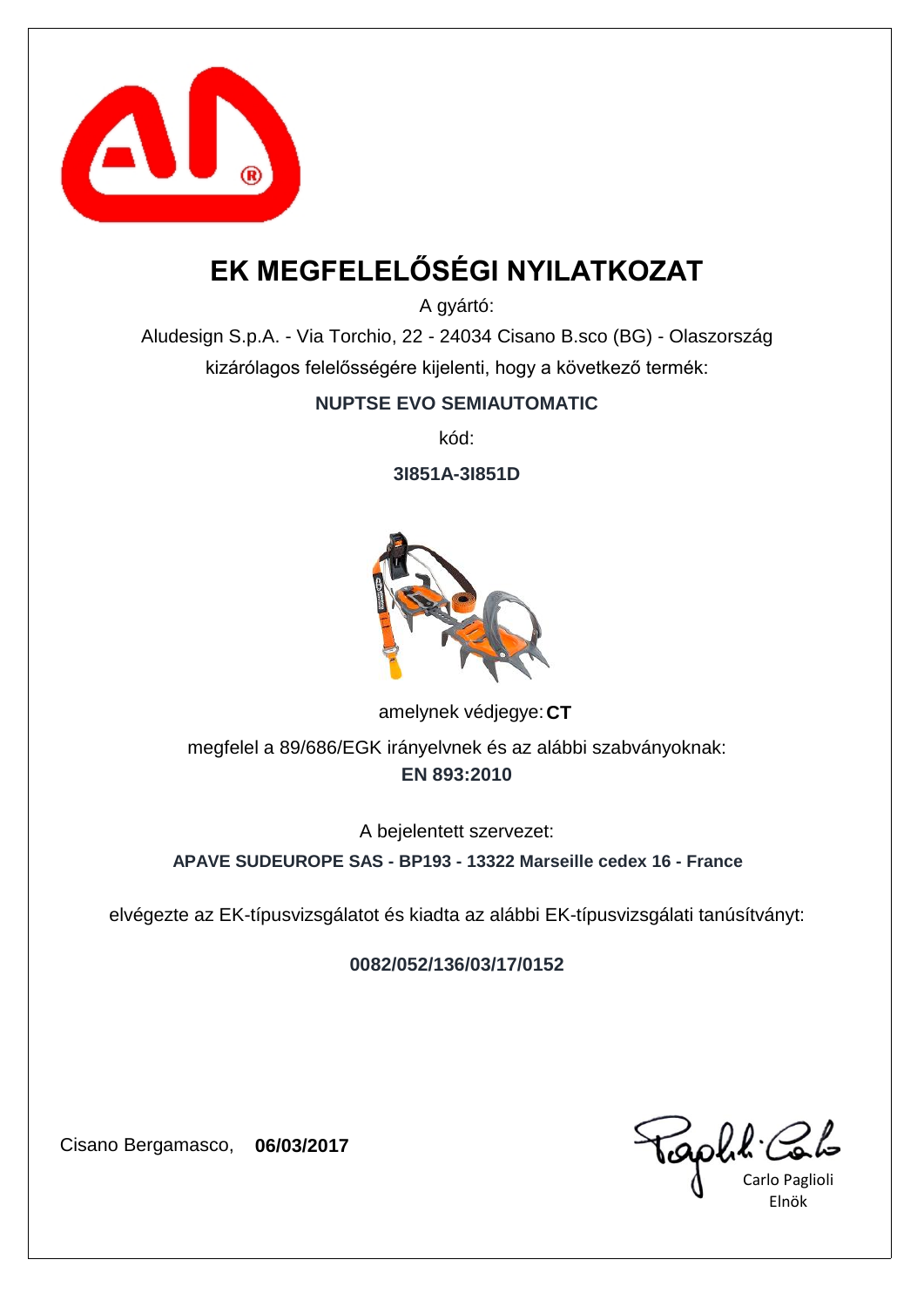

## **EÜ VASTAVUSDEKLARATSIOON**

Tootja:

Aludesign S.p.A. - Via Torchio, 22 - 24034 Cisano B.sco (BG) - Itaalia Deklareerib oma ainupoolel, et järgmine toode:

#### **NUPTSE EVO SEMIAUTOMATIC**

Kood:

**3I851A-3I851D**



**CT** Kaubamärgiga **EN 893:2010** See vastab direktiivile 89/686/EMÜ ja standarditele:

Volitatud asutus:

**APAVE SUDEUROPE SAS - BP193 - 13322 Marseille cedex 16 - France**

ha viis läbi EÜ tüübihindamise ja väljastas EÜ tüübihindamistõendi:

**0082/052/136/03/17/0152**

capha.

Carlo Paglioli Presidente